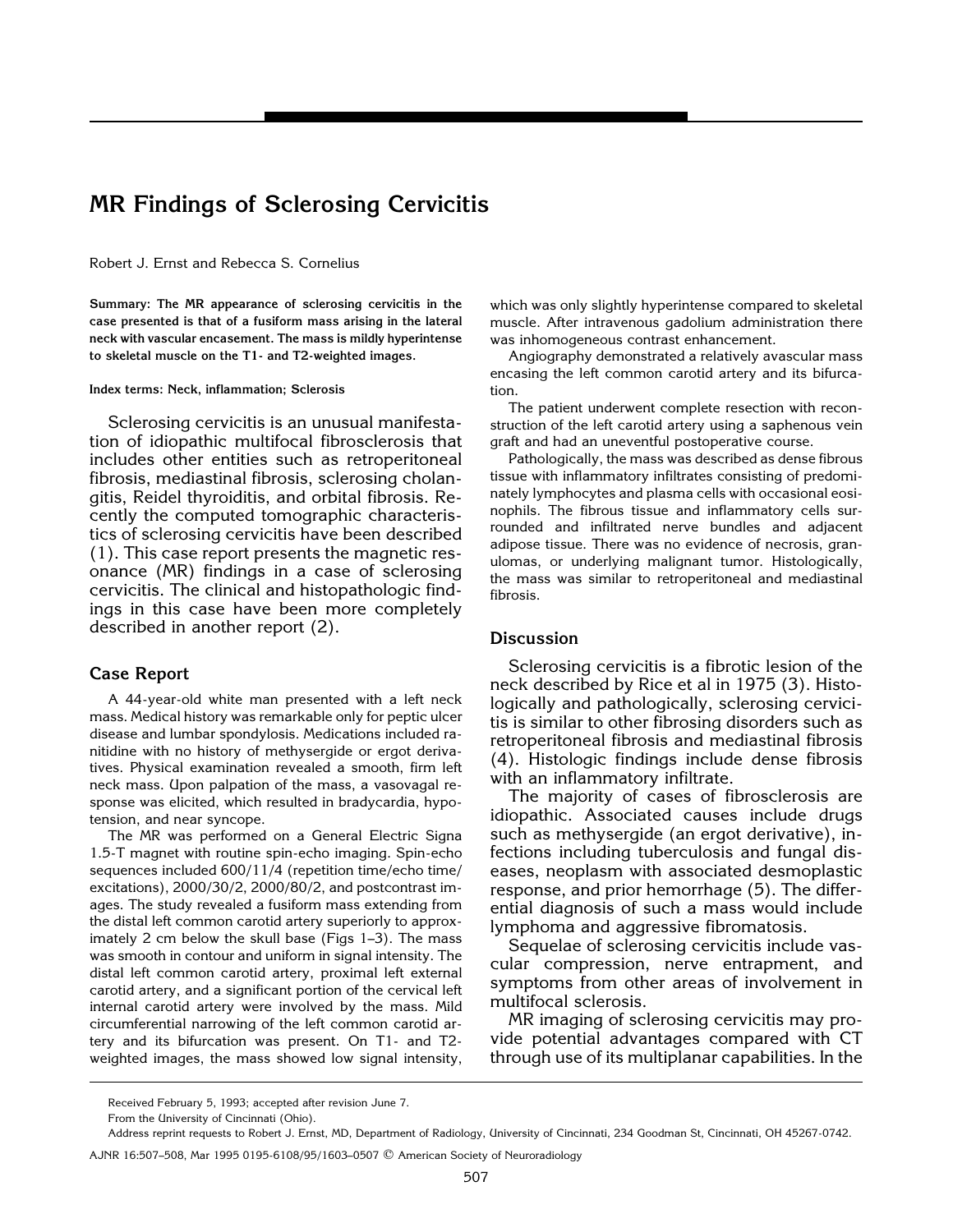508 ERNST AJNR: 16, March 1995

Fig 1. Sagittal T1-weighted image [\(600/11/1\) of the neck reveals a fusiform](#page-2-0) mass encircling the distal left common carotid artery, bifurcation, and proximal left internal carotid artery.

Fig 2. Axial T2-weighted image (2000/80/2) shows the mass surrounding the left external carotid artery and left in[ternal carotid artery. The left internal ca](#page-3-0)rotid artery is slightly reduced in diameter compared with the right internal carotid.

Fig 3. Axial T1-weighted image (600/ [11/4\) after contrast reveals moderate dif](#page-4-0)fuse inhomogeneous enhancement of the mass.

case presented, the smooth contour of the mass with vascular encasement and lack of significant vessel displacement are similar to the radiologic appearance of retroperitoneal fibrosis. Because sclerosing cervicitis is histologically related to retroperitoneal fibrosis, it would seem that the MR characteristics would be similar as well. The MR findings of retroperitoneal fibrosis have been described (5, 6). The mature fibrotic plaque tends to be hypointense on both the T1 and T2-weighted images. High signal has been reported on T2-weighted images and may be associated with either benign or malignant disease. The high signal abnormality in the benign form is felt to represent edema and/or cellular infiltrate (5). Therefore, sclerosing cervicitis probably can exhibit a variable appearance in signal intensity. The exact cause of the prominent contrast enhancement of the mass on MR is uncertain. This may be related to the diffuse



inflammatory infiltrates seen on pathologic sections. The mass was relatively avascular on angiography.

## **References**

- 1. Smith M, Castillo M, Weissler M. CT findings in a case of exuberant cervical fibrosclerosis. *AJR Am J Roentgenol* 1992;159: 1263–1264
- 2. Portugal LG, Gluckman JL, Biddinger PW. Sclerosing cervicitis: an unusual case of syncope. *Am J Otolaryngol* 1993;14:358 –362
- 3. Rice DH, Batsakis JG, Coulthard SW. Sclerosing cervicitis. *Arch Surg* 1975;110:120 –122
- 4. Esdaile I, Murray D, Hawkins D, MacKenzie R. Idiopathic fibrosis of the lateral compartment of the neck. *Arch Intern Med* 1980;140: 1386 –1387
- 5. Amis ES Jr. Retroperitoneal fibrosis. *AJR Am J Roentgenol* 1991; 157:321–329
- 6. Hricak H, Higgins CB, Williams RD. Nuclear magnetic resonance imaging in retroperitoneal fibrosis. *AJR Am J Roentgenol* 1983; 141:35–38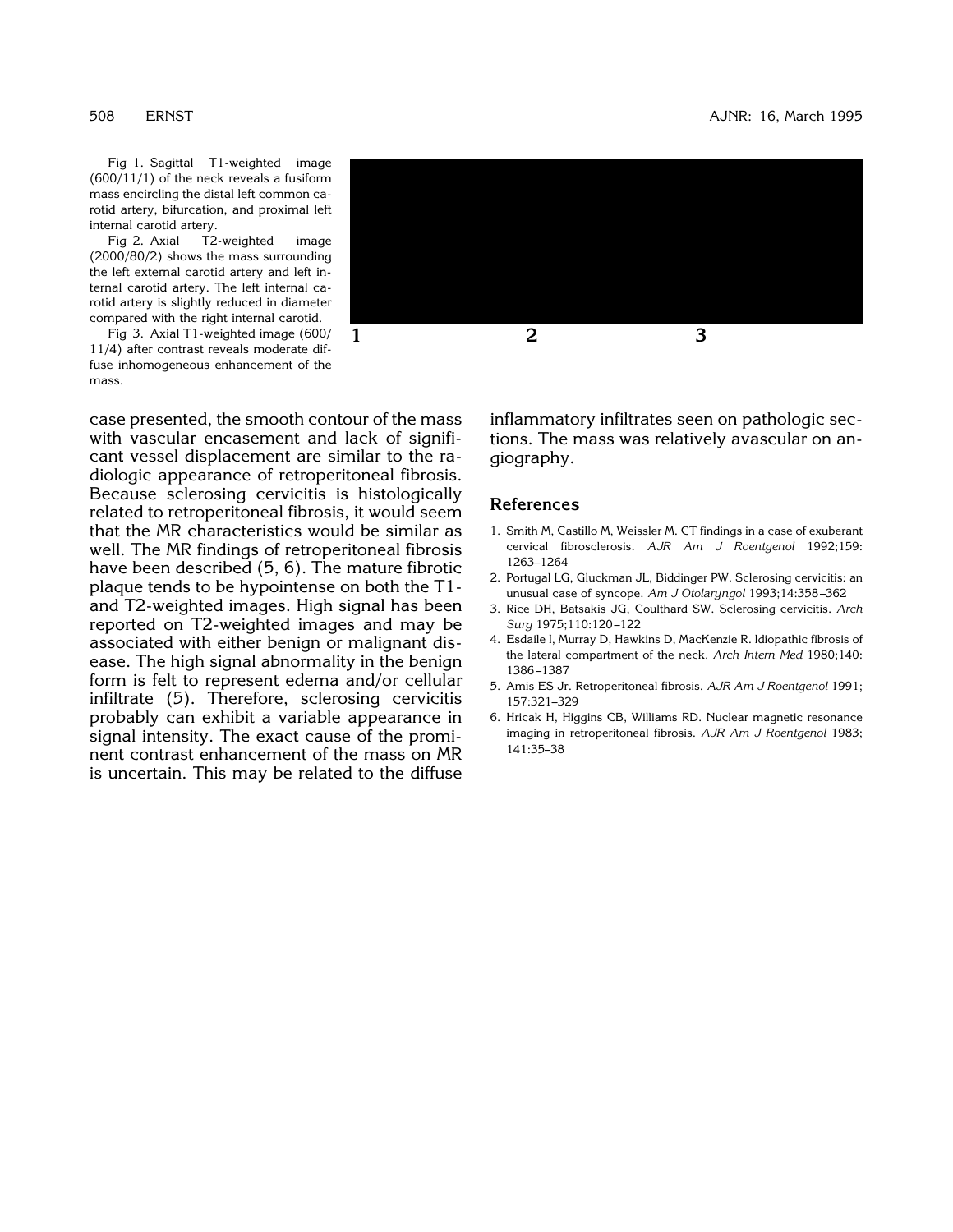

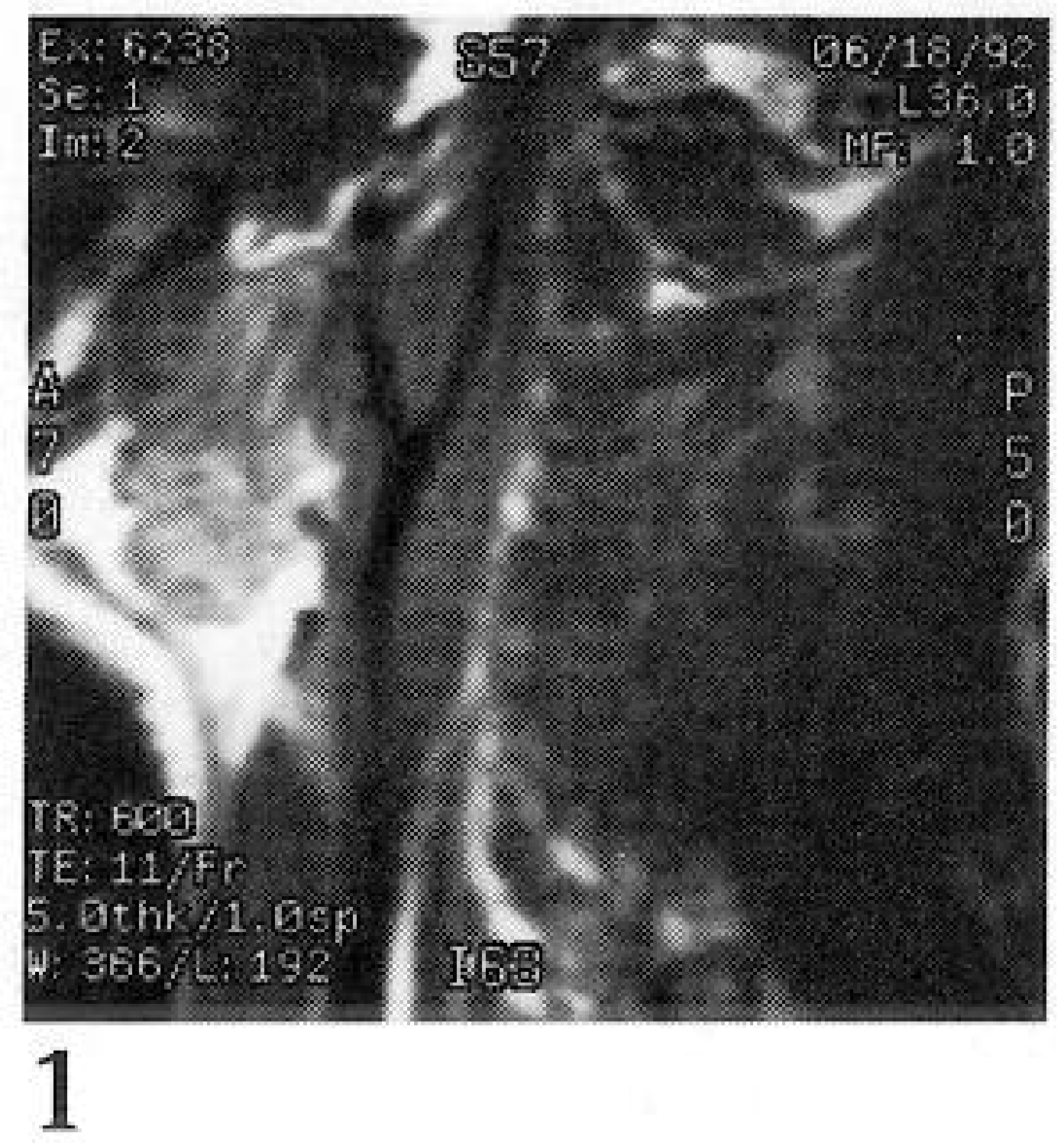

 $\overline{2}$